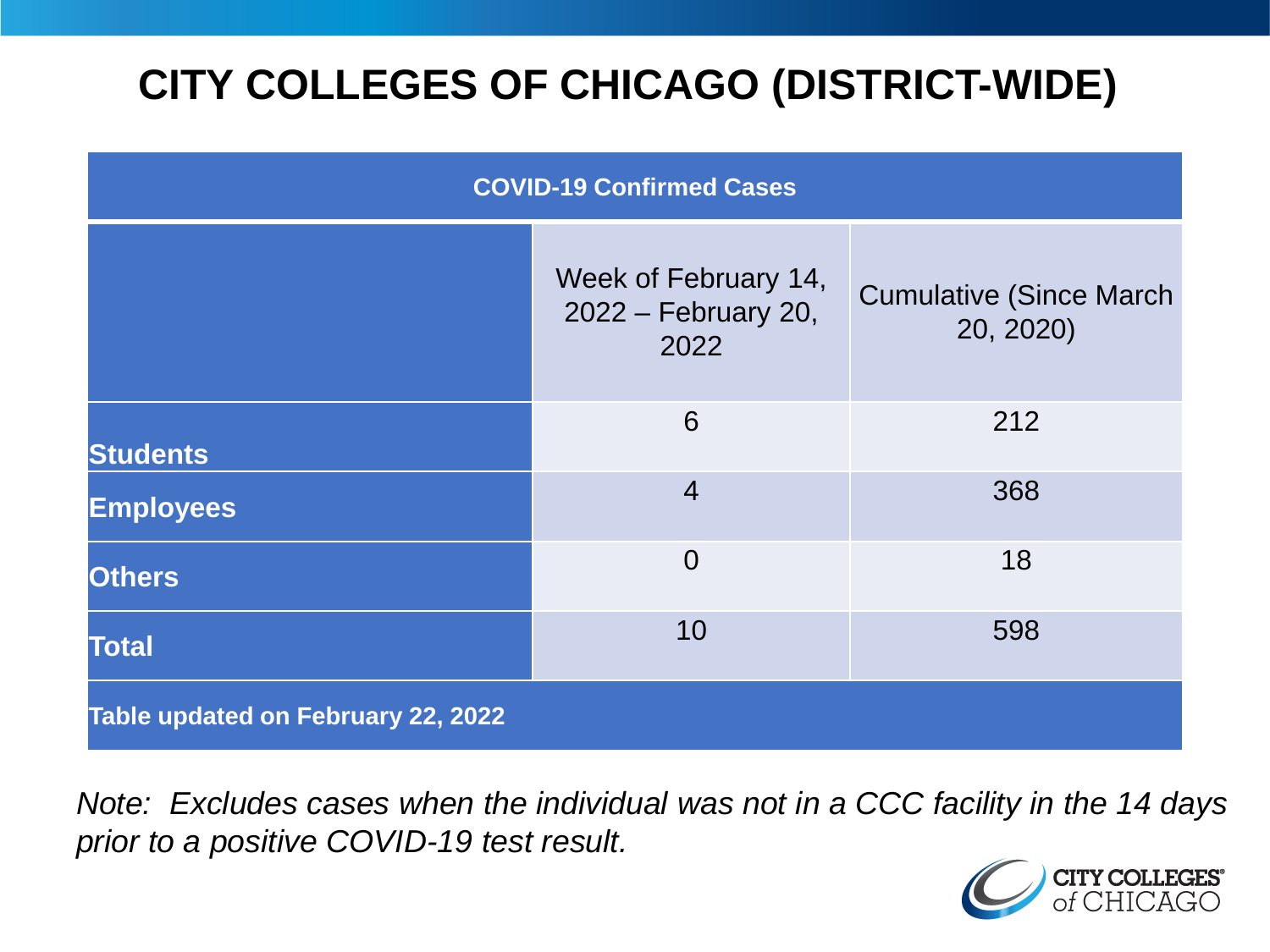## **DALEY COLLEGE**

| <b>COVID-19 Confirmed Cases</b>    |                                                     |                                              |
|------------------------------------|-----------------------------------------------------|----------------------------------------------|
|                                    | Week of February 14,<br>2022 – February 20,<br>2022 | <b>Cumulative (Since March)</b><br>20, 2020) |
| <b>Students</b>                    | 1                                                   | 18                                           |
| <b>Employees</b>                   | $\overline{0}$                                      | 44                                           |
| <b>Others</b>                      | $\overline{0}$                                      | 3                                            |
| <b>Total</b>                       | 1                                                   | 65                                           |
| Table updated on February 22, 2022 |                                                     |                                              |

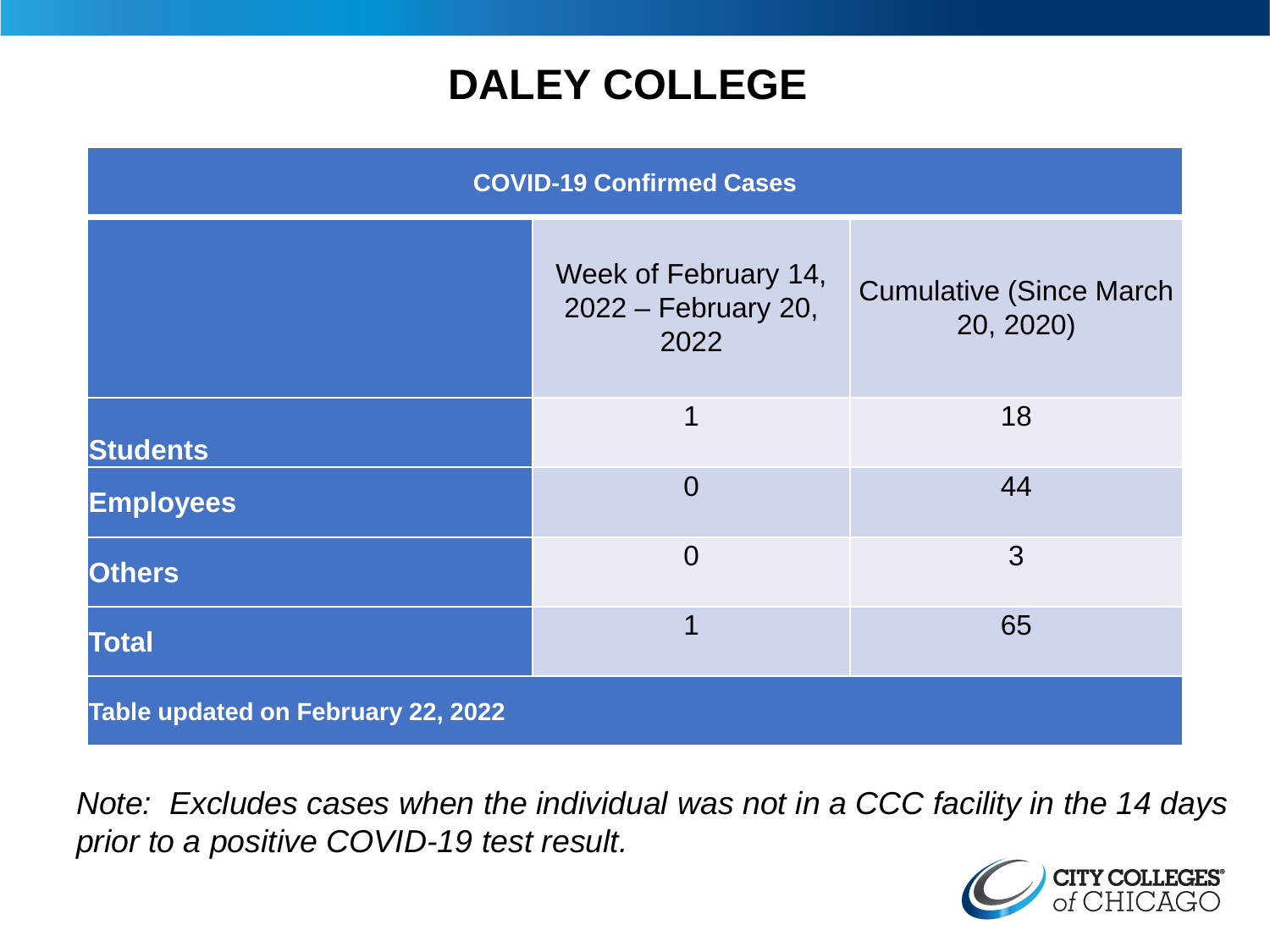## **HAROLD WASHINGTON COLLEGE**

| <b>COVID-19 Confirmed Cases</b>    |                                                     |                                              |
|------------------------------------|-----------------------------------------------------|----------------------------------------------|
|                                    | Week of February 14,<br>2022 – February 20,<br>2022 | <b>Cumulative (Since March)</b><br>20, 2020) |
| <b>Students</b>                    | $\overline{0}$                                      | 32                                           |
| <b>Employees</b>                   | $\Omega$                                            | 35                                           |
| <b>Others</b>                      | $\overline{0}$                                      | 2                                            |
| <b>Total</b>                       | $\Omega$                                            | 69                                           |
| Table updated on February 22, 2022 |                                                     |                                              |

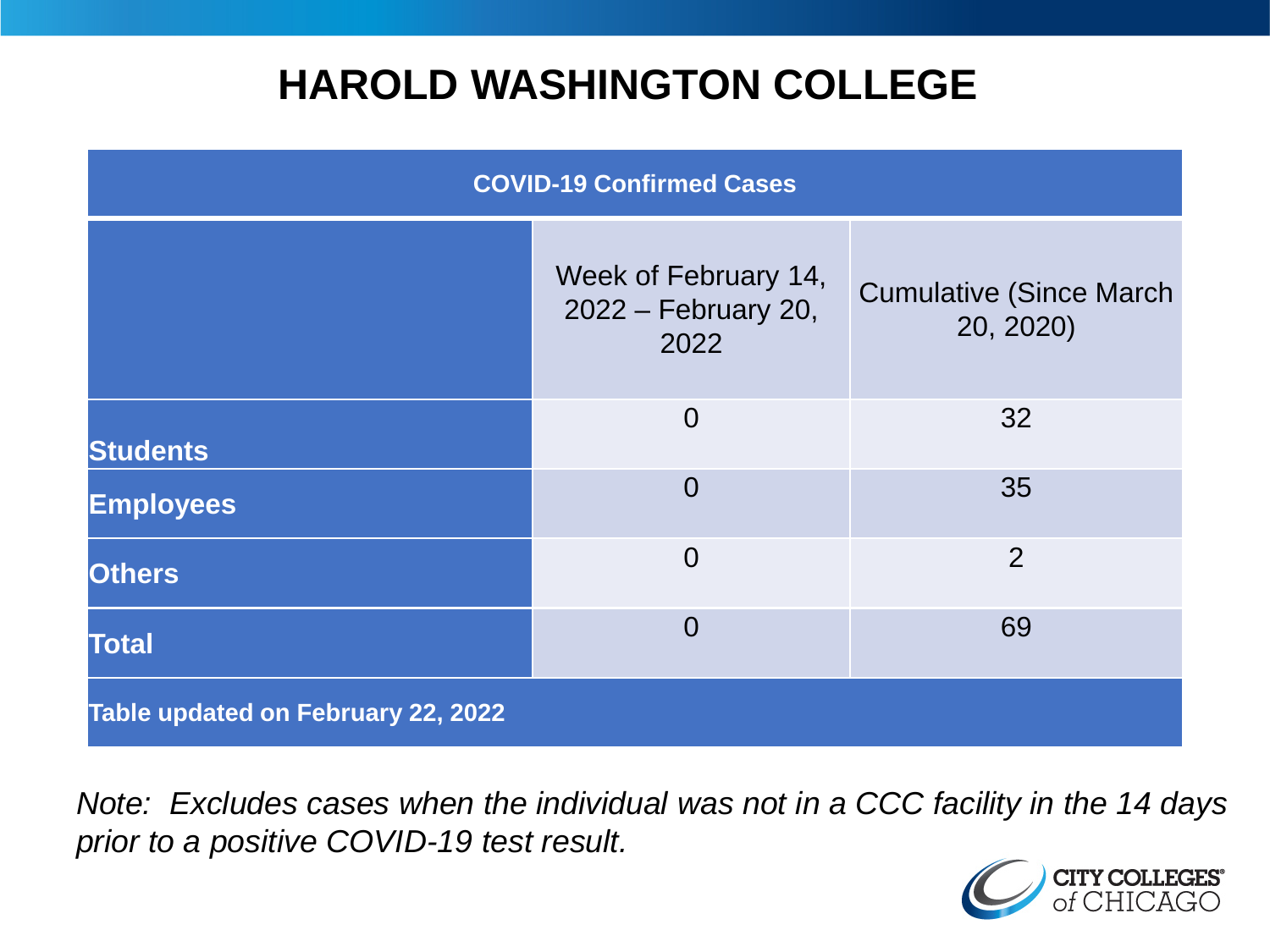## **KENNEDY-KING COLLEGE**

| <b>COVID-19 Confirmed Cases</b>    |                                                     |                                              |
|------------------------------------|-----------------------------------------------------|----------------------------------------------|
|                                    | Week of February 14,<br>2022 – February 20,<br>2022 | <b>Cumulative (Since March)</b><br>20, 2020) |
| <b>Students</b>                    | $\overline{0}$                                      | 12                                           |
| <b>Employees</b>                   | $\overline{0}$                                      | 63                                           |
| <b>Others</b>                      | $\overline{0}$                                      | 2                                            |
| <b>Total</b>                       | $\overline{0}$                                      | 77                                           |
| Table updated on February 22, 2022 |                                                     |                                              |

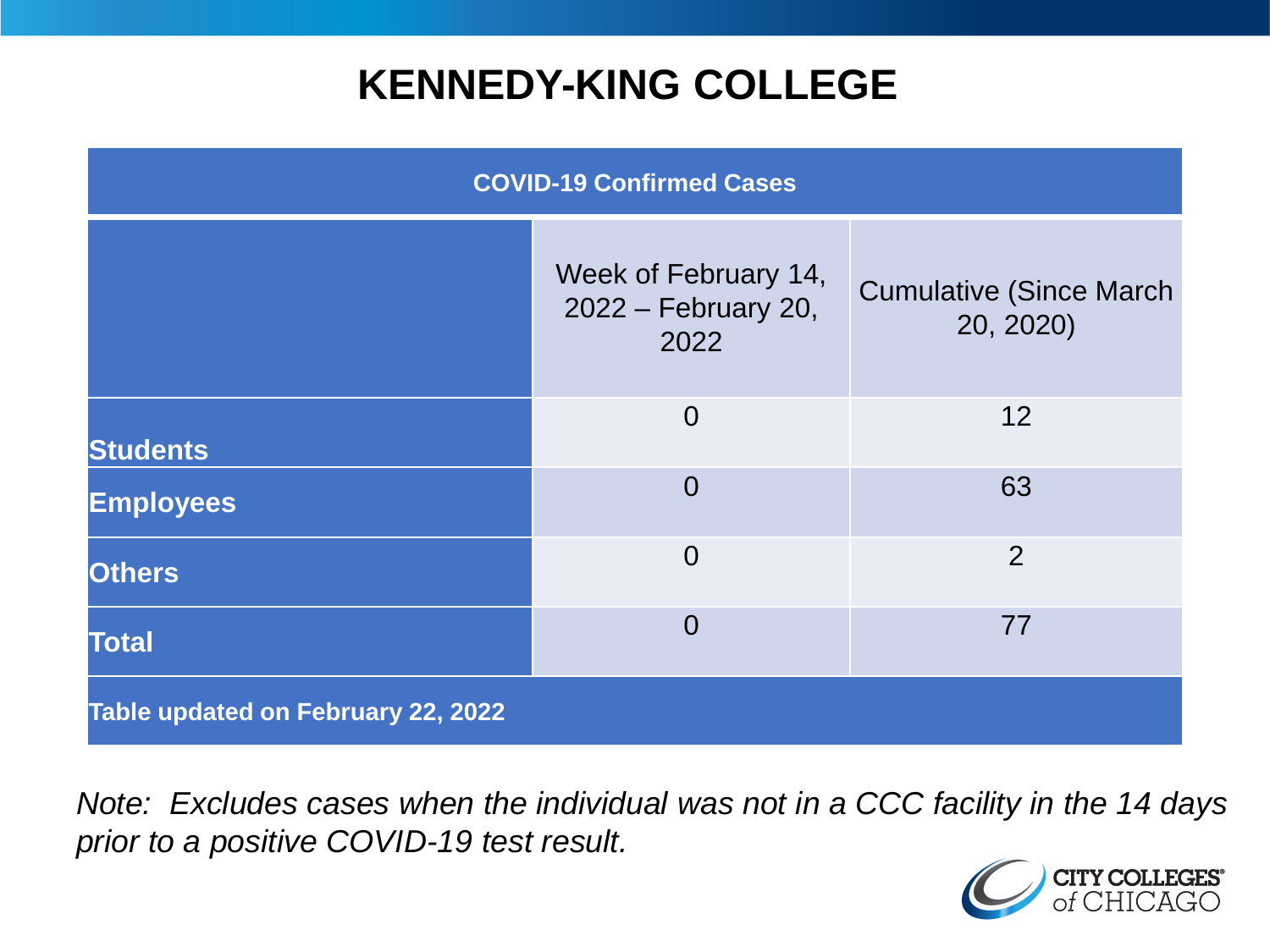# **MALCOLM X COLLEGE**

| <b>COVID-19 Confirmed Cases</b>    |                                                     |                                              |
|------------------------------------|-----------------------------------------------------|----------------------------------------------|
|                                    | Week of February 14,<br>2022 – February 20,<br>2022 | <b>Cumulative (Since March)</b><br>20, 2020) |
| <b>Students</b>                    | 1                                                   | 73                                           |
| <b>Employees</b>                   | $\overline{2}$                                      | 69                                           |
| <b>Others</b>                      | $\overline{0}$                                      | 3                                            |
| <b>Total</b>                       | 3                                                   | 145                                          |
| Table updated on February 22, 2022 |                                                     |                                              |

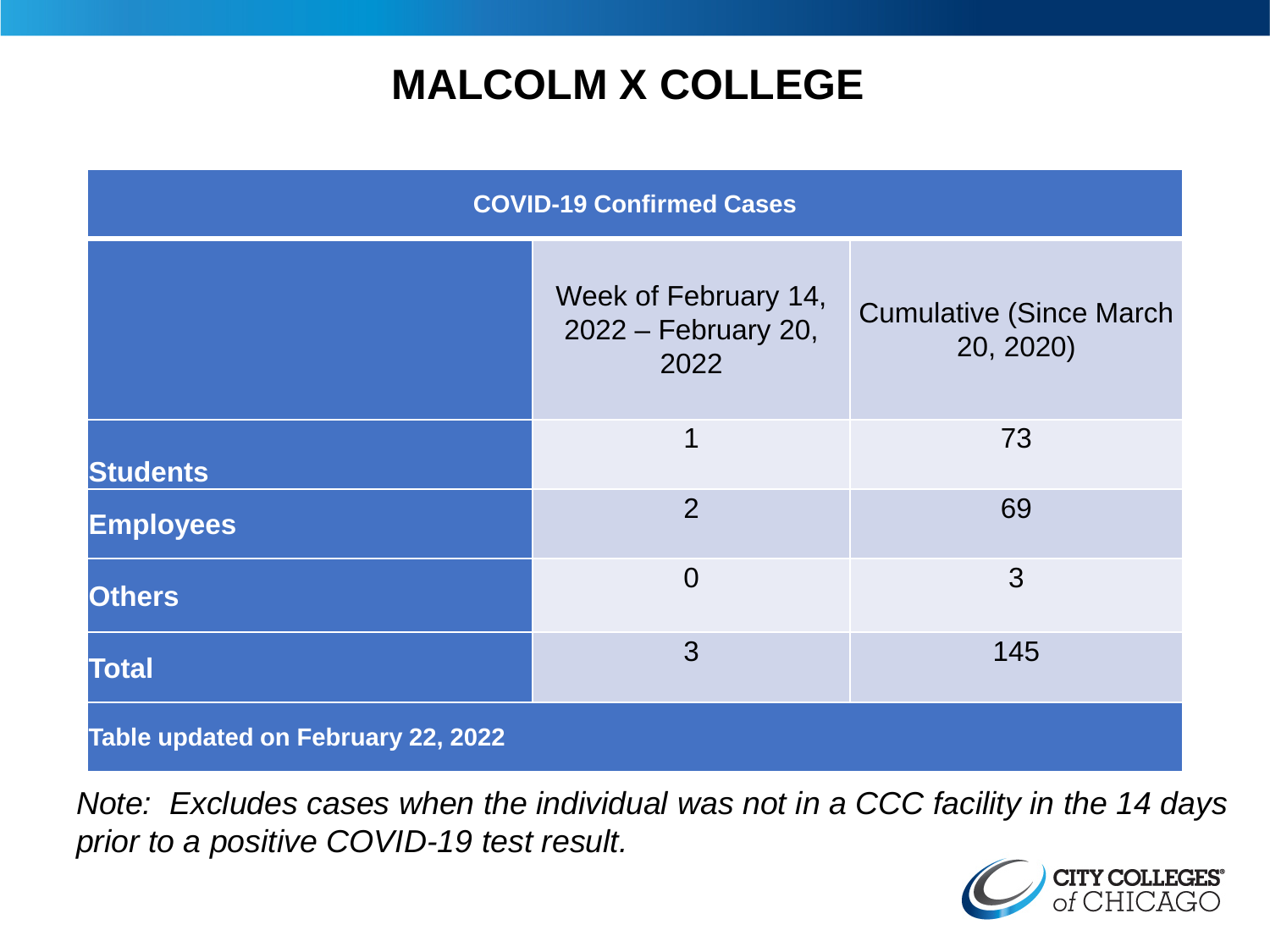# **OLIVE-HARVEY COLLEGE**

| <b>COVID-19 Confirmed Cases</b>    |                                                     |                                              |
|------------------------------------|-----------------------------------------------------|----------------------------------------------|
|                                    | Week of February 14,<br>2022 – February 20,<br>2022 | <b>Cumulative (Since March)</b><br>20, 2020) |
| <b>Students</b>                    | $\overline{0}$                                      | 13                                           |
| <b>Employees</b>                   |                                                     | 50                                           |
| <b>Others</b>                      | $\overline{0}$                                      | $\overline{4}$                               |
| <b>Total</b>                       | 1                                                   | 67                                           |
| Table updated on February 22, 2022 |                                                     |                                              |

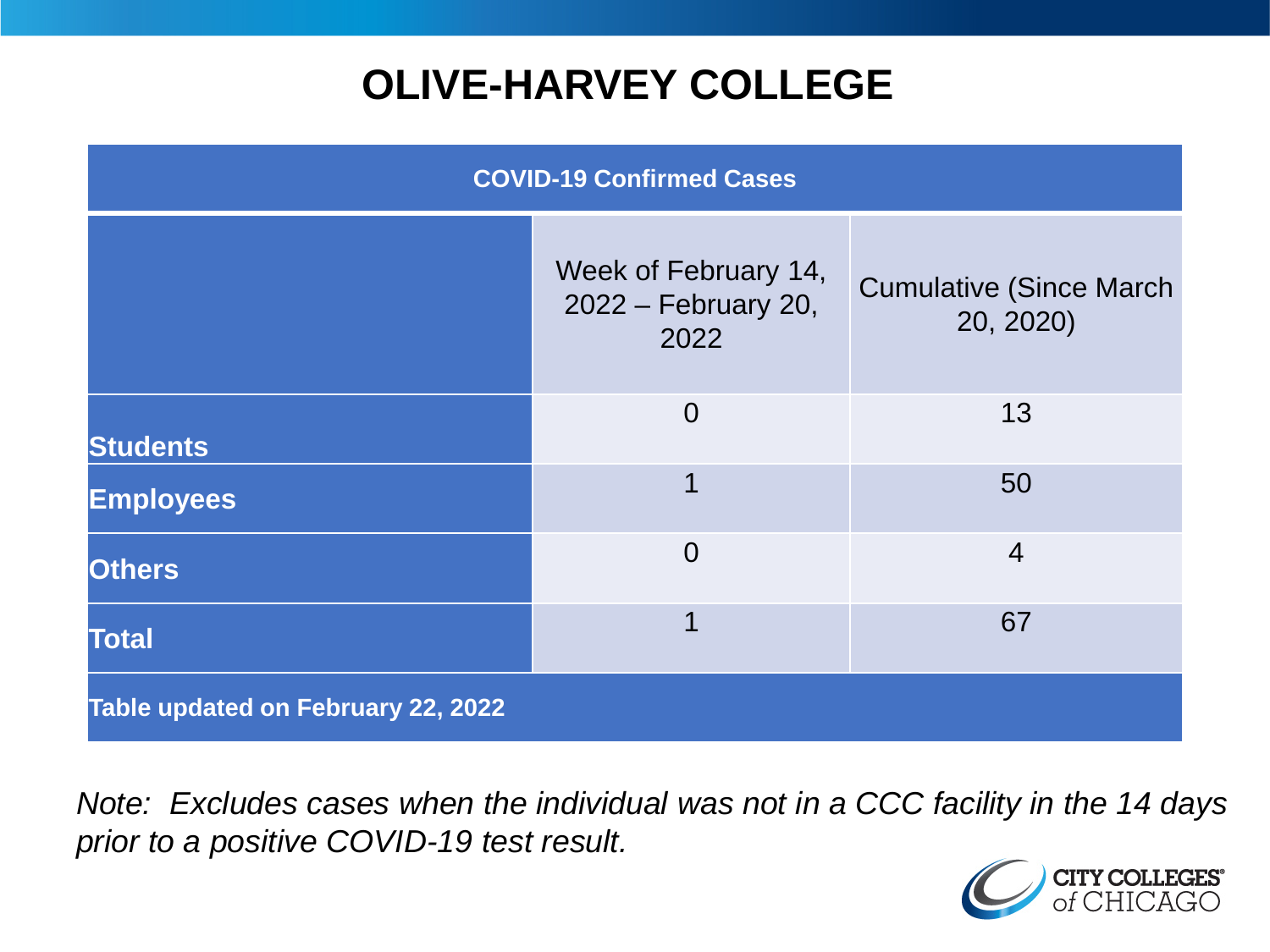## **TRUMAN COLLEGE**

| <b>COVID-19 Confirmed Cases</b>    |                                                     |                                              |
|------------------------------------|-----------------------------------------------------|----------------------------------------------|
|                                    | Week of February 14,<br>2022 – February 20,<br>2022 | <b>Cumulative (Since March)</b><br>20, 2020) |
| <b>Students</b>                    | $\overline{2}$                                      | 29                                           |
| <b>Employees</b>                   | 1                                                   | 58                                           |
| <b>Others</b>                      | $\overline{0}$                                      | $\overline{0}$                               |
| <b>Total</b>                       | 3                                                   | 87                                           |
| Table updated on February 22, 2022 |                                                     |                                              |

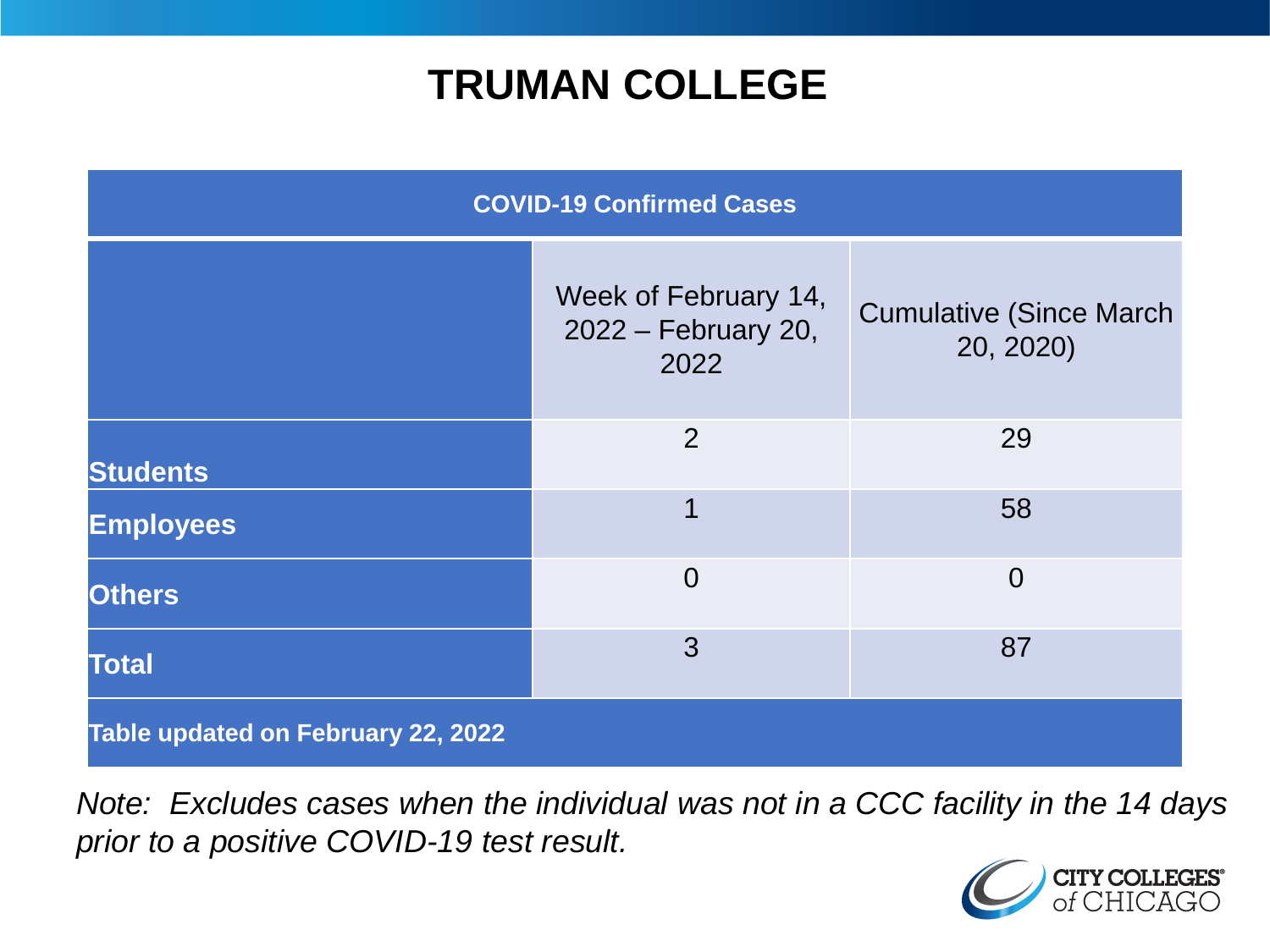## **WRIGHT COLLEGE**

| <b>COVID-19 Confirmed Cases</b>    |                                                     |                                              |
|------------------------------------|-----------------------------------------------------|----------------------------------------------|
|                                    | Week of February 14,<br>2022 – February 20,<br>2022 | <b>Cumulative (Since March)</b><br>20, 2020) |
| <b>Students</b>                    | $\overline{2}$                                      | 35                                           |
| <b>Employees</b>                   | $\overline{0}$                                      | 41                                           |
| <b>Others</b>                      | $\overline{0}$                                      | $\overline{2}$                               |
| <b>Total</b>                       | $\overline{2}$                                      | 78                                           |
| Table updated on February 22, 2022 |                                                     |                                              |

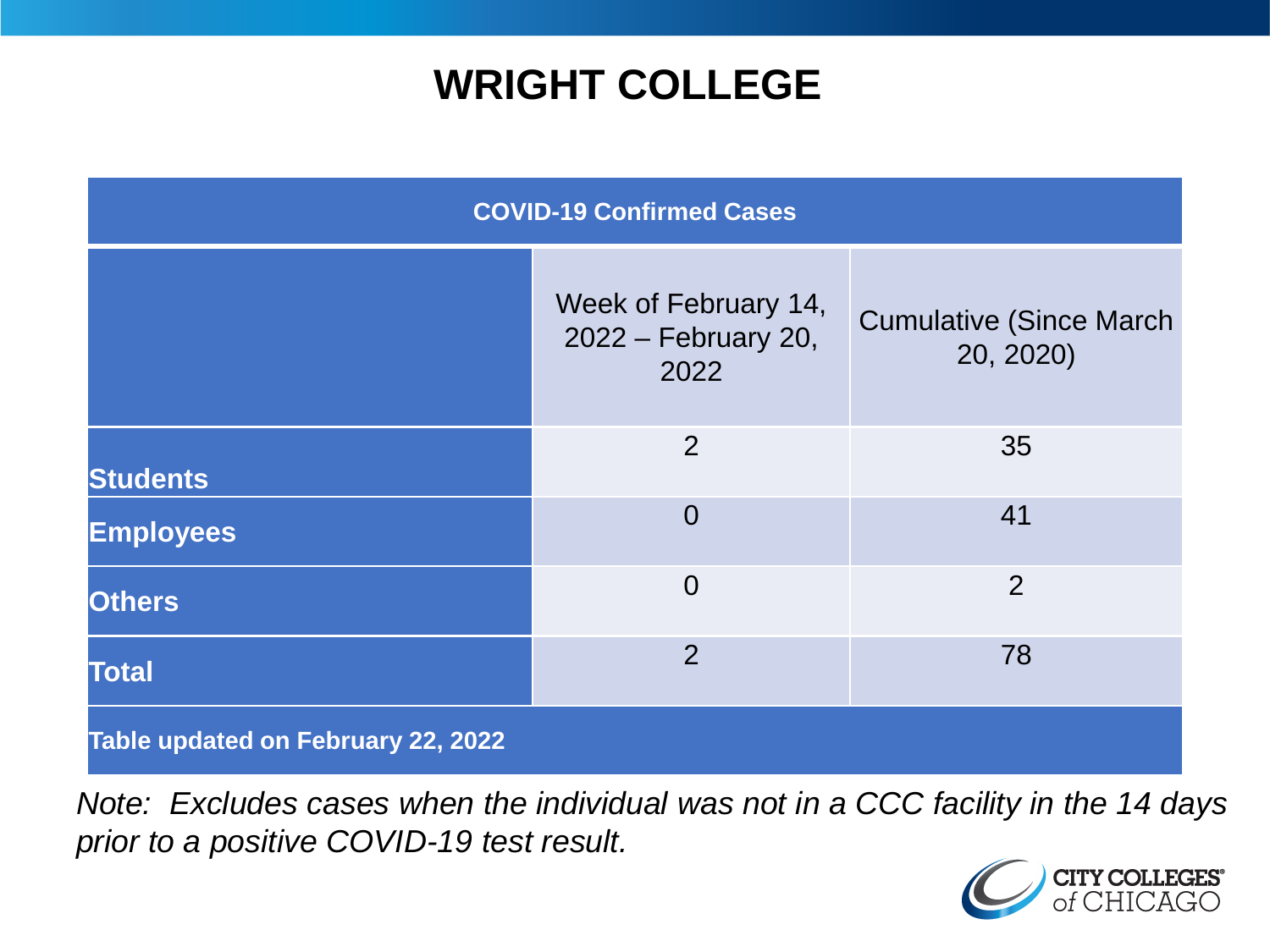#### **180 N. WABASH**

| <b>COVID-19 Confirmed Cases</b>    |                                                     |                                              |
|------------------------------------|-----------------------------------------------------|----------------------------------------------|
|                                    | Week of February 14,<br>2022 – February 20,<br>2022 | <b>Cumulative (Since March)</b><br>20, 2020) |
| <b>Students</b>                    | $\overline{0}$                                      | $\overline{0}$                               |
| <b>Employees</b>                   | $\overline{0}$                                      | 7                                            |
| <b>Others</b>                      | $\overline{0}$                                      | 2                                            |
| <b>Total</b>                       | $\overline{0}$                                      | 9                                            |
| Table updated on February 22, 2022 |                                                     |                                              |